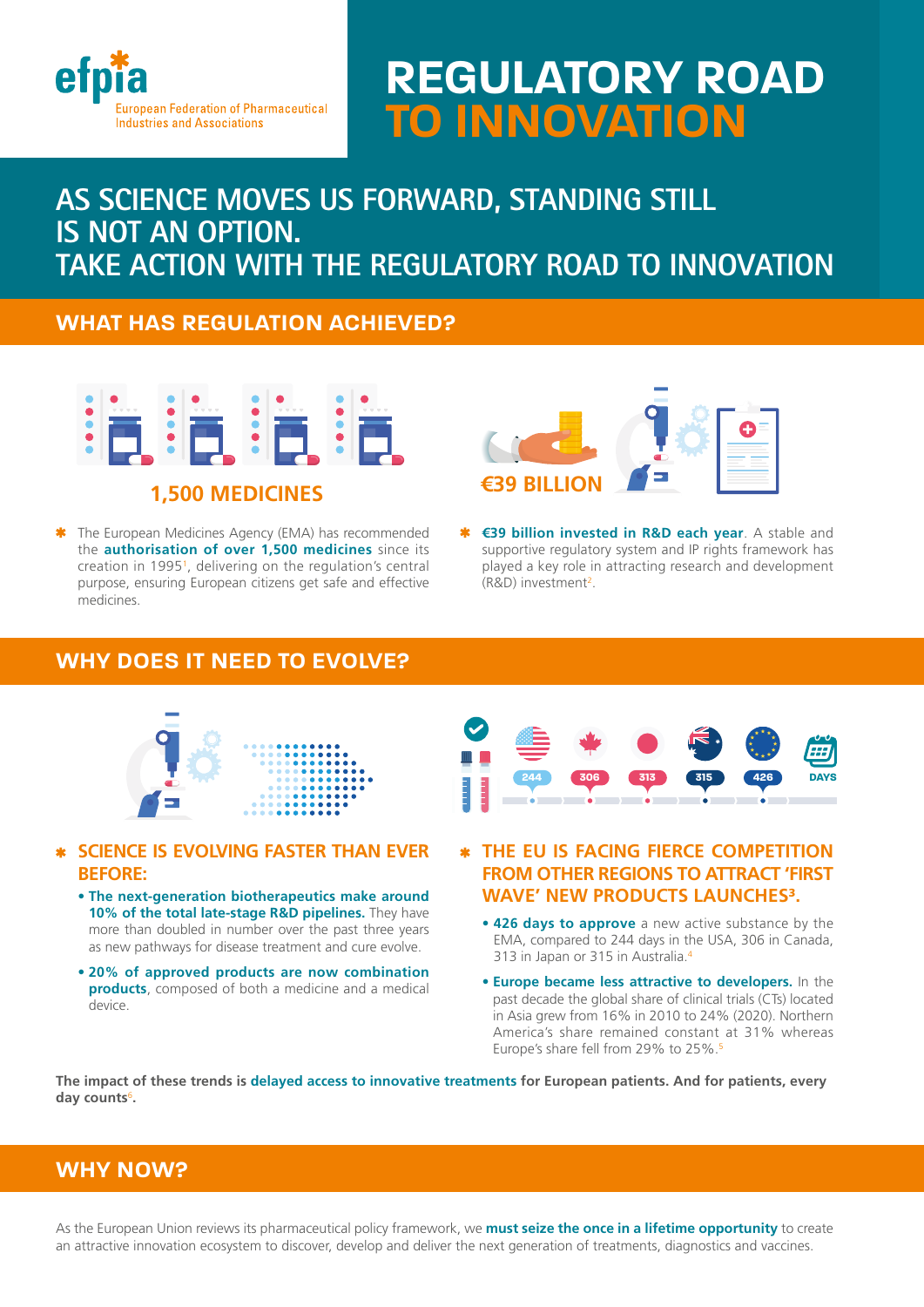To deliver safe, efficacious and high-quality treatments, vaccines and diagnostics to patients, as fast as possible, we have identified **eight actions** that can be achieved now, within the existing legislative framework, and **four areas** for the future legislation.



# **1. INNOVATIVE CLINICAL TRIAL APPROACHES AND BIOMARKER QUALIFICATION**

Innovative clinical trials approaches, including complex clinical trials (CCTs) and decentralised trials (DCTs), lead to greater efficiencies and **diversity of patients joining a trial**. They can combine studies and shorten the time needed to get the evidence to support medicine's authorisation.

Biomarkers are increasingly important to test a response to the treatment and to develop personalised medicines. EMA qualification is needed to use biomarker results, but current procedures are cumbersome.

#### *C* RECOMMENDATIONS

Continue the multi-stakeholder dialogue to increase awareness and acceptance of CCTs and DCTs and further develop guidance<sup>7,8</sup> This dialogue should involve patients and address implications for Health Technology Assessment (HTA) bodies and payers.

The implementation of the new EU Clinical Trial Regulation should be an enabler of innovative CTs rather than a hurdle.

EMA to work with stakeholders to streamline the biomarker qualification process and produce guidance.

# **2. REAL WORLD DATA (RWD) / REAL WORLD EVIDENCE (RWE)**



Good quality RWD/RWE give insights on the **real-life impact of medicines and health care**.

RWE has shown its value in assessing effectiveness, efficacy and safety of vaccines/medicines when traditional randomised clinical trials are unethical or impossible to conduct<sup>9</sup>. This has been particularly visible for COVID-19 treatments and vaccines.

#### **RECOMMENDATIONS**

EMA/Heads of Medicines Agencies (HMA) to develop and adopt guidance, together with other stakeholders<sup>10,11</sup>, for a RWD/RWE framework with clear principles for data quality and interoperability, access, analysis and regulatory acceptance. A key aspect will be to support the joint advice with HTA bodies to ensure their readiness to accept alternative evidence generation for market access decisions.

# **3. DYNAMIC REGULATORY ASSESSMENT**

An application for approval of a new medicine contains a large amount of data collected over many years but is evaluated in 1 dossier. Without ongoing dialogue, medicine developers might not identify limitations or gaps that could undermine the medicine approval. Iterative scientific dialogue with Authorities during the collection of data would help **reduce uncertainties and optimise the development and application process.** 

#### **RECOMMENDATIONS**

EMA to work with stakeholders, including the industry, to design a regulatory pathway which includes a process for seeking early and iterative dialogue on data as they are generated. EMA and stakeholders to consider leveraging international data standards and technology, including cloud-based submission as an enabler. EMA and HTAs to ensure there is a readiness to accept iterative data generation as part of their evaluation procedures.

# **4. DRUG-DEVICE COMBINATION AND IN VITRO-DIAGNOSTICS**



1 in 4 medicines approved at EU level includes a medical device component12. This is likely to increase in future years.

While EMA assesses medicines, other authorities (i.e. national regulatory authorities and Notified Bodies) are responsible for assessing the performance of medical devices and in vitro diagnostics used in combination with these medicines. Experience gained by US FDA underlines the **importance of an integrated approach and clear roles and responsibilities of assessing bodies**<sup>13</sup>**.**

#### **RECOMMENDATIONS**

EMA to ensure the possibility for a parallel advice with Notified Bodies and adopt an integrated EU pathway for the assessment of drug-device combinations and in vitro diagnostics. Long-lasting impact can be achieved through legislative changes in particular for certain types of drug-device combinations (see recommendation 11).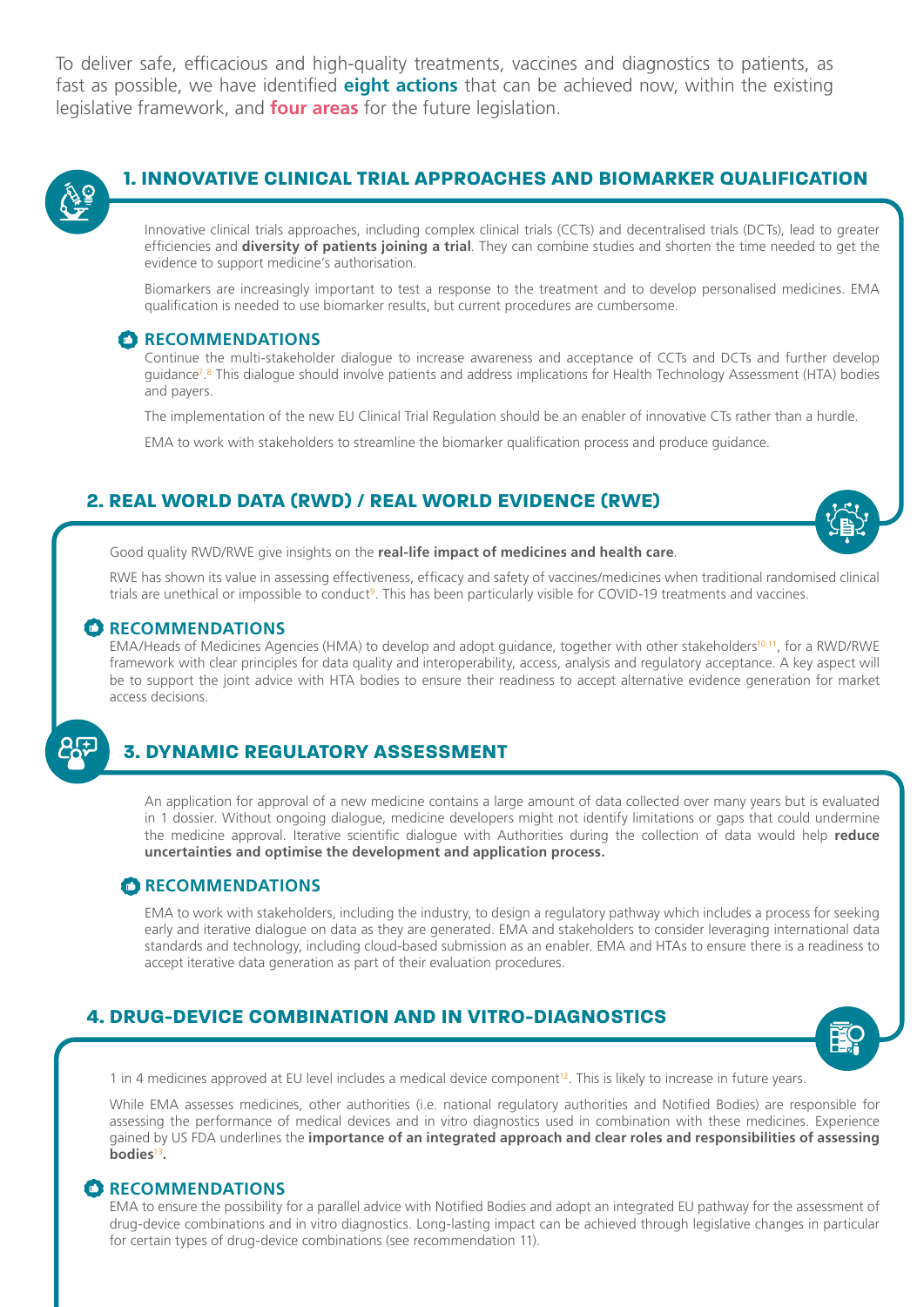Today there is no alignment on the concept of unmet medical need (UMN). **What is considered an UMN depends on the perspective that is taken**; from patient, healthcare systems or a societal point of view.

UMN definition is used throughout the value chain, from drug discovery to pricing and reimbursement. UMN designation can offer prioritisation and acceleration of regulatory processes, as seen in EMA's PRIME scheme<sup>14</sup>.

#### **RECOMMENDATIONS**

The EC and EMA to include all relevant stakeholders in determining what constitutes an UMN, and notably the patient perspective. An inclusive approach is also important to identify criteria for applicability of accelerated regulatory procedures which are context-specific.



# **6. DIGITAL TECHNOLOGY**



While the global response to the COVID-19 pandemic has shown the potential of digital health and accelerated a greater reliance on telemedicine, the life science industry has been surprisingly slow to join the digital revolution. Digitalisation can **speed up and increase** quality in the R&D and manufacturing processes as well as ease the compilation and assessment of data.

## **RECOMMENDATIONS**

EU regulatory authorities to ensure that all aspects of the regulatory system are 'digitally enabled'. This means working with policymakers, regulators, healthcare providers and industry to ensure that the infrastructure, data security framework, and mindset required are in place to embrace the digital opportunities.



# **7. SUPPLY CHAIN DESIGN**

Pharmaceutical supply chains are spanning across continents, and involve many actors: material/API suppliers, manufacturers, wholesalers, traders, pharmacies and hospitals. Supply chains need to cope with different potential disruptions to ensure patient needs are met. For example, the COVID-19 pandemic revealed the need to have real-time patient-demand data by countries to react to sudden changes in medicines demand.

# **RECOMMENDATIONS**

EMA and the EU Commission (EC) to set up a reporting system, with a common definition of 'shortage'. The system should collect real time information and ensure a streamlined alert system. To avoid duplication, the existing European Medicines Verification System could be used. The European Centre for Disease Control (ECDC) should release epidemiological modelling, patients' needs and hospital capacity data in the Member States.

Special attention should be provided to a subset of critical medicines. In these cases, manufacturers would collaborate with regulators on shortage prevention plans.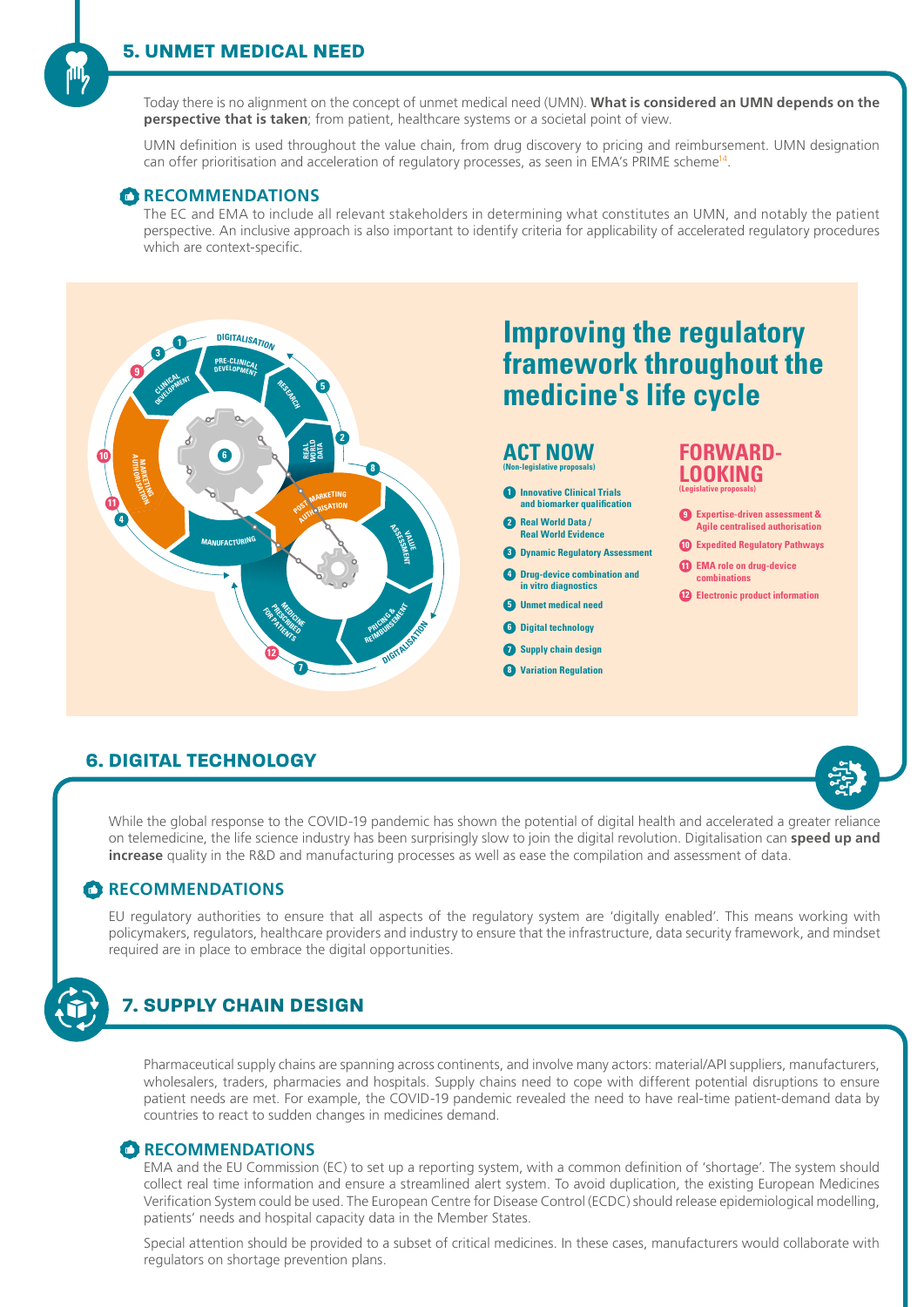# **8. VARIATION REGULATION**



Information submitted to regulators doesn't stop at the approval of a medicine. Manufacturers need to constantly update their terms of a marketing authorisation to demonstrate a medicine is safe, efficacious and manufactured respecting the highest quality standards. The current framework, including the EU Variations Regulation<sup>15</sup>, managing these updates, is inflexible and carries too high administrative burden both for industry and for regulators.

## **CRECOMMENDATIONS**

EC and EMA to evolve the variations system and legislation to incorporate the principles and tools described in ICH Q12 quidance<sup>18</sup>. This includes extending risk-based approaches for well-characterised products, and developing vaccine-specific annex to EU Variations guideline.17 It should also enable a lifecycle management of medicines being more efficient and adapted to digitalisation.

# **9. EXPERTISE-DRIVEN ASSESSMENT & AGILE CENTRALISED AUTHORISATION**

Europe is the slowest region to approve new medicines in comparison to the US, Japan, Canada and Australia3 . E**MA's committee structure does not provide for efficiencies** nor it allows Member States to bring forward their best experts. The Commission decision-making process takes in average 67 days whilst during the pandemic it took only one day. A recent report shows that for 11 oncology products 18.600 years of potential life could have been saved if it was not for these 67 days step embedded in the legislation<sup>19</sup>.

### **RECOMMENDATIONS**

EC and EMA to reconsider the committee structure to enhance Member States ability to bring forward their expertise. It is imperative that the EMA and the EU Regulatory network ensure the upskilling of staff expertise and are provided with the needed resources. The decision-making process from EMA approval to EC decision to be made more efficient.

# **10. EXPEDITED REGULATORY PATHWAYS**

There are several EU regulatory tools that can be described as expedited regulatory pathways (ERP) such as PRIME and accelerated assessment. To date, their use has been limited. **By the end of 2021, EMA accepted only 25% of the 382 requests for PRIME eligibility**<sup>20</sup>. Effective ERPs are needed for a future-proof regulatory framework to deliver the wide range of innovative treatments in the pipeline.

#### **RECOMMENDATIONS**

EC to embed PRIME in legislation to ensure its optimal use and allocation of sufficient resources in the EU Medicines Regulatory network, including EMA permanent staff. A suite of effective ERPs should be put in place to be leveraged and combined as needed. Eligibility criteria should be consistent and apply to new indications/line extensions.

# **11. EMA ROLE ON DRUG-DEVICE COMBINATIONS**

As mentioned under n. 4, Europe is missing an integrated approach to evaluate drug-device combinations, which represent **>25% of the current pipeline**<sup>21</sup>. This creates uncertainty and puts the European patients in disadvantage in comparison to the US.

## **RECOMMENDATIONS**

EC to create a new legal category for combinations of medicines and medical devices so that they are regulated as medicinal products. This will streamline their regulatory pathway.

The new legal category will be a driver for an extended EMA remit, with sufficient staff and expertise, to coordinate and arbitrate for drug-device combination products intended to be used as medicines.

# **12. ELECTRONIC PRODUCT INFORMATION**



Under current EU legislation the paper version of a medicine leaflet is mandatory. Many studies of electronic product information (ePI) are showing the feasibility and benefits of electronic information. **ePI contains the most updated, regulatory approved information without any delay**. This contributes to increased patient safety, improves health literary and adherence to the treatment.

#### **RECOMMENDATIONS**

EC to ensure legislative readiness to transition from paper leaflets to ePI while considering the elderly population and those who may not have access to computers or mobile technology. EC and stakeholders to consider further improvements to health literacy by removing any barriers in the legislation.

Any new and centralised ePI repository / database to be constructed as state-of-art in terms of privacy aspects and to be free of any commercials.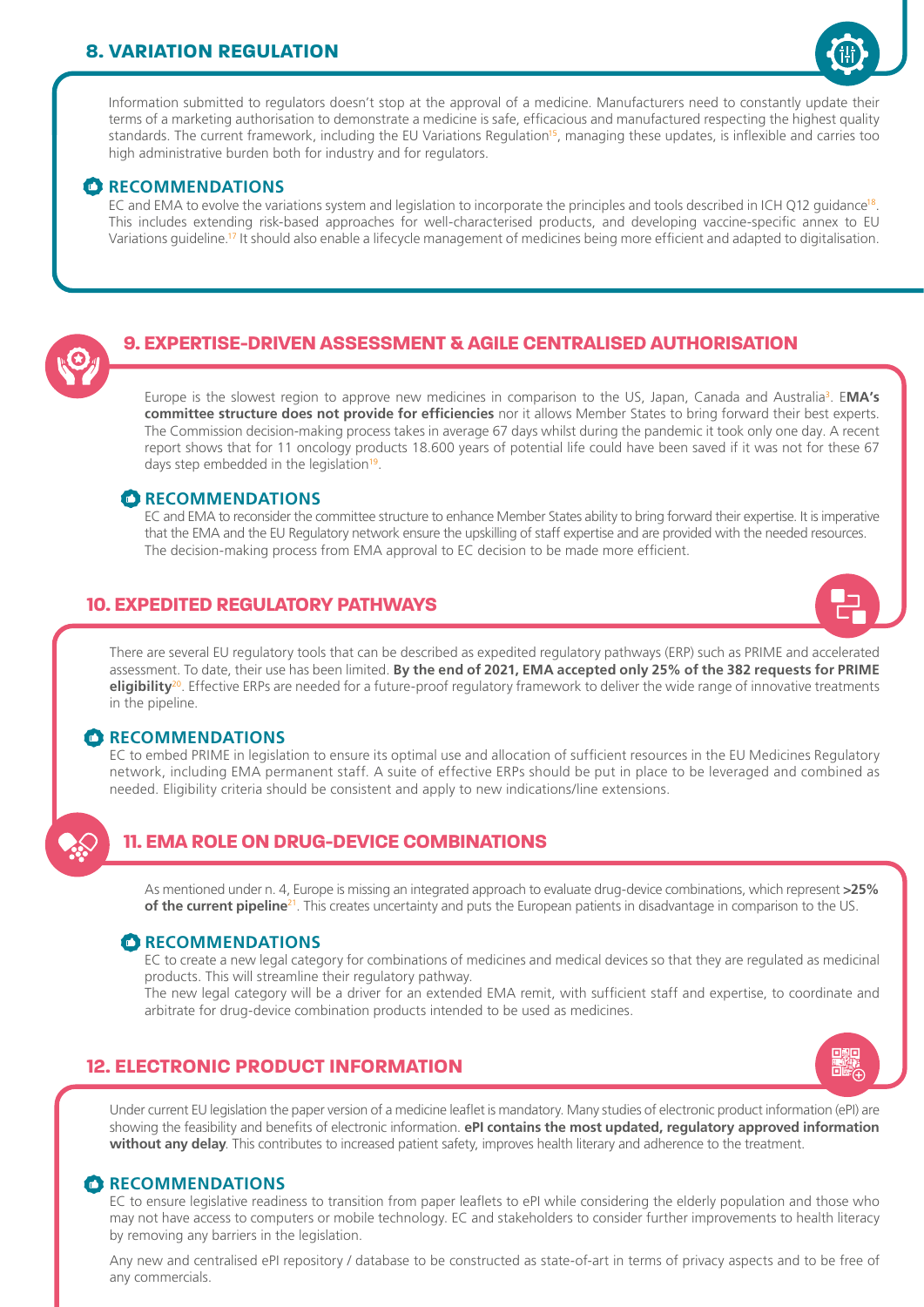# **BACK INNOVATION, BOOST ACCESS**

A robust, world-class regulatory framework will support **access**, **availability,** and **affordability** of medicines across Europe.

# **ACCESS**

**The Regulatory Road to Innovation proposals aim to accelerate the time for a new therapy to reach patients. We can do this by:**

- \* Accelerating the EMA's regulatory processes and enhance the European Commission's decision making leading to marketing authorisation;
- Utilising expedited regulatory pathways leading to shorter evaluation times needed to grant a marketing authorisation.

It could mean patients getting access to new medicines 120 days earlier through faster medicines assessments (150 days instead of 210), and more rapid marketing authorisation decisions (7 days instead of 67).



# **AVAILABILITY**

**A future-proof regulatory system and a strong and predictable IP framework can attract research, development and advanced manufacturing to Europe. This will lead to earlier availability of innovative products to European patients. We can achieve this by:**

- **\*** Implementing the recommendations in the Regulatory Road to Innovation;
- \* Extending the EMA's mandate, making it the single focal point in Europe for combinations of medicines with devices (which are regulated as medicines), companion diagnostics and digital tools;
- \* Adopting electronic product information to ease movement of medicines within the EU and real-time approved safety and efficacy information to become available for patients and healthcare professionals.

# **AFFORDABILITY**

**A regulatory system that facilitates the collection and use of Real-World Data (RWD) and Evidence (RWE) will help healthcare systems to be more financially sustainable, utilising RWE to better inform national HTA as well as pricing & reimbursement decisions. We can achieve this by:**

- \* Utilising RWE to manage value -based novel pricing mechanisms, which include outcomes-based agreements;
- \* Using RWE to understand how treatments work in the realworld to drive measurable improvements in healthcare.